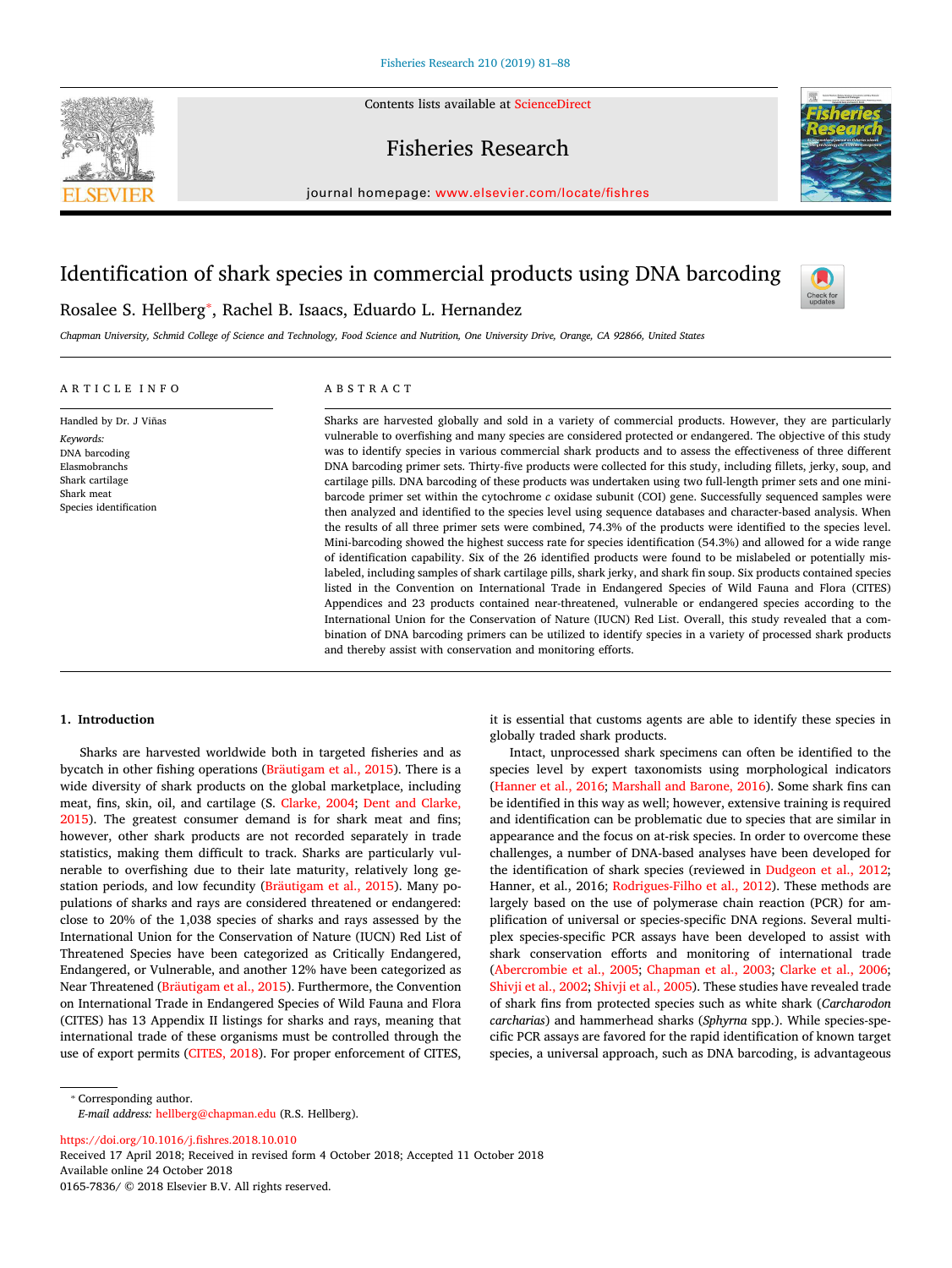in applications where a wide range of species is possible.

DNA barcoding is a sequencing-based technique that utilizes universal primers targeting a short, standardized genetic region for the identification of species [\(Hebert et al., 2003\)](#page-6-13). The standard target for DNA barcoding of animal species is a ∼650 bp region of the mitochondrial gene coding for cytochrome *c* oxidase subunit I (COI). Because of campaigns such as the Fish Barcode of Life Initiative [\(http://](http://www.fishbol.org/) [www.fishbol.org/](http://www.fishbol.org/)), DNA barcoding is supported by a large database of sequence information to assist with species identification. DNA barcoding of elasmobranchs has been investigated in numerous studies and has proven to be effective in identifying a wide range of species ([Bineesh et al., 2017](#page-6-14); [Doukakis et al., 2011](#page-6-15); [Ward et al., 2008](#page-7-0); [Wong](#page-7-1) [et al., 2009\)](#page-7-1). This method has also been utilized to reveal mislabeling of shark products, as well as trade of threatened and endangered shark species([Asis et al., 2016](#page-6-16); [Barbuto et al., 2010;](#page-6-17) [Cardeñosa et al., 2017](#page-6-18); [Holmes et al., 2009;](#page-6-19) [Liu et al., 2013](#page-6-20); [Moore et al., 2014;](#page-6-21) [Naaum](#page-6-22) [Amanda and Hanner, 2015](#page-6-22); [Sembiring et al., 2015](#page-6-23); [Steinke et al.,](#page-7-2) [2017\)](#page-7-2). However, it can be challenging to recover the full-length DNA barcode from products that have undergone extensive processing as the DNA is often degraded and highly fragmented([Fields et al., 2015](#page-6-24); [Shokralla et al., 2015\)](#page-7-3). To address this, [Fields et al. \(2015\)](#page-6-24) developed a mini-barcoding assay for shark species identification that targets a shorter 110–130 bp region within the full-length COI barcode. This assay was shown to be effective in identifying sharks to the species or genus level in 100% of processed fins tested and 62% of shark fin soup samples. These results indicate potential use of the shark mini-barcoding assay for species identification in other highly processed shark products, such as shark cartilage supplements.

The objective of this study was to use DNA barcoding to identify shark species in commercial products and to compare the effectiveness of three different barcoding methods: shark mini-barcoding, fish full barcoding, and mammalian full barcoding.

## **2. Materials and methods**

## *2.1. Sample collection*

A total of 35 commercial shark products were collected for this study. The products were purchased online and from restaurants or retail outlets in Orange and Los Angeles Counties, CA, USA. A variety of products were collected, including shark jerky ( $n = 3$ ), shark fin soup  $(n = 1)$ , shark cartilage pills  $(n = 29)$ , and fresh or grilled shark fillets  $(n = 2)$ . Following collection, each product was assigned a sample number and catalogued. Products were then held at their recommended storage temperatures until DNA extraction. DNA was extracted from perishable items within two days of collection.

### *2.2. DNA extraction*

Sterile forceps were used to sample tissue from the jerky, soup (ceratotrichia), and fillet samples. Cartilage pills in capsule form were twisted open and the powder was poured directly into a sterile microcentrifuge tube for weighing, while tablets (solid form) were broken up with sterile forceps and then placed into a sterile microcentrifuge tube. DNA was extracted from ∼25 mg of each sample using the DNeasy Blood and Tissue Kit (Qiagen, Valencia, CA), Spin-Column protocol, according to the manufacturer's instructions, with modifications made to the final elution step. DNA was eluted using pre-heated (37 °C) AE buffer at a volume of 60 μl for cartilage pill samples and 100 μl for all other samples. A reagent blank negative control with no sample added was included with each set of DNA extractions.

## *2.3. PCR*

DNA extracts from each sample underwent PCR using three different primer sets [\(Table 1](#page-2-0)):a shark mini-barcode primer set ([Fields et al.,](#page-6-24)

[2015](#page-6-24)) and two full-barcode primer sets ('fish full barcode' and 'mammalian full barcode') used in a previous study on shark species identification([Wong et al., 2009\)](#page-7-1). With the exception of Shark COI-MINIR, all primers included M13 tails to facilitate DNA sequencing [\(Table 1](#page-2-0)). Amplification of shark mini-barcodes was carried out with the following reaction mixture: 25 μl HotStar Taq Master Mix (2X) (Qiagen), 22 μl of molecular-grade sterile water, 1 μl of 10 μM C\_FishF1t1 [\(Table 1\)](#page-2-0), 1 μl of 10 μM Shark COI-MINIR([Table 1](#page-2-0)), and 1 μl of template DNA. Fish and mammalian full barcodes were amplified using the following reaction mixture: 25 μl HotStar Taq Master Mix (2X) (Qiagen), 23 μl of moleculargrade sterile water, 0.5 μl of 10 μM forward primer cocktail([Table 1\)](#page-2-0), 0.5 μl of 10 μM reverse primer cocktail([Table 1](#page-2-0)), and 1 μl of template DNA. A no-template control (NTC) with molecular-grade sterile water instead of DNA was included alongside each set of reactions. PCR was carried out using a Mastercycler nexus Gradient Thermal Cycler (Eppendorf). The cycling conditions for shark mini-barcoding were: 95 °C for 15 min; 35 cycles of 94 °C for 1 min, 52 °C for 1 min, and 72 °C for 2 min; and a final extension step at 72 °C for 5 min. The cycling conditions for fish full barcoding were: 95 °C for 15 min; 35 cycles of 94 °C for 30 s, 52 °C for 40 s, and 72 °C for 1 min; and a final extension step at 72 °C for 10 min. The cycling conditions for mammalian full barcoding were: 95 °C for 15 min; 5 cycles of 94 °C for 30 s, 50 °C for 40 s, and 72 °C for 1 min; 35 cycles of 94 °C for 30 s, 55 °C for 40 s, and 72 °C for 1 min; and a final extension step at 72 °C for 10 min.

### *2.4. PCR product confirmation and DNA sequencing*

Confirmation of PCR products was achieved using 2.0% agarose E-Gels (Life Technologies, Carlsbad, CA) run on an E-Gel iBase (Life Technologies). A total of 16 μl of sterile water and 4 μl of PCR product were loaded into each well([Hellberg et al., 2014\)](#page-6-25). Each sample with a visible PCR product on the agarose gel was purified with the QIAquick PCR Purification Kit using a Microcentrifuge (Qiagen), according to the manufacturer's instructions. Purified PCR products were sequenced at the GenScript facility (Piscataway, NJ) with M13 primers. Mini-barcode products were only sequenced in one direction using the forward M13 primers, as described in [Fields et al. \(2015\),](#page-6-24) while all full-barcoding products were sequenced bi-directionally [\(Ivanova et al., 2007](#page-6-26)). DNA sequencing was performed using the BigDye Terminator v3.1 Cycle Sequencing Kit (Life Technologies) and a 3730xl Genetic Analyzer (Life Technologies).

### *2.5. Sequencing results and analysis*

Raw sequence data was assembled and edited using Geneious R7 [(Biomatters, Ltd., Auckland, New Zealand)([Kearse et al., 2012](#page-6-27))]. The resulting sequences were trimmed to the appropriate full-barcode (652–658 bp) or mini-barcode (127 bp) regions. Trimmed sequences with < 2% ambiguities were queried through the Barcode of Life Database (BOLD) Animal Identification Request Engine [\(http://www.](http://www.boldsystems.org/) [boldsystems.org/\)](http://www.boldsystems.org/), Species Level Barcodes. Any sequences that could not be identified to the species level in BOLD were next queried in GenBank with the Nucleotide Basic Local Alignment Search Tool (BLASTn; [http://blast.ncbi.nlm.nih.gov/Blast.cgi\)](http://blast.ncbi.nlm.nih.gov/Blast.cgi). The top species matches were recorded. Sequences with multiple top species matches and/or secondary matches with  $\geq$  98% genetic similarity were next examined using character-based analysis, as described in [Wong et al. \(2009\).](#page-7-1) The conservation status of each identified species was determined using the IUCN Red List of Threatened Species(<http://www.iucnredlist.org/>).

### **3. Results**

### *3.1. Species identification using DNA barcoding*

DNA barcodes were obtained from at least one primer set for 26 of the 35 commercial shark products tested in this study [\(Fig. 1](#page-3-0)). DNA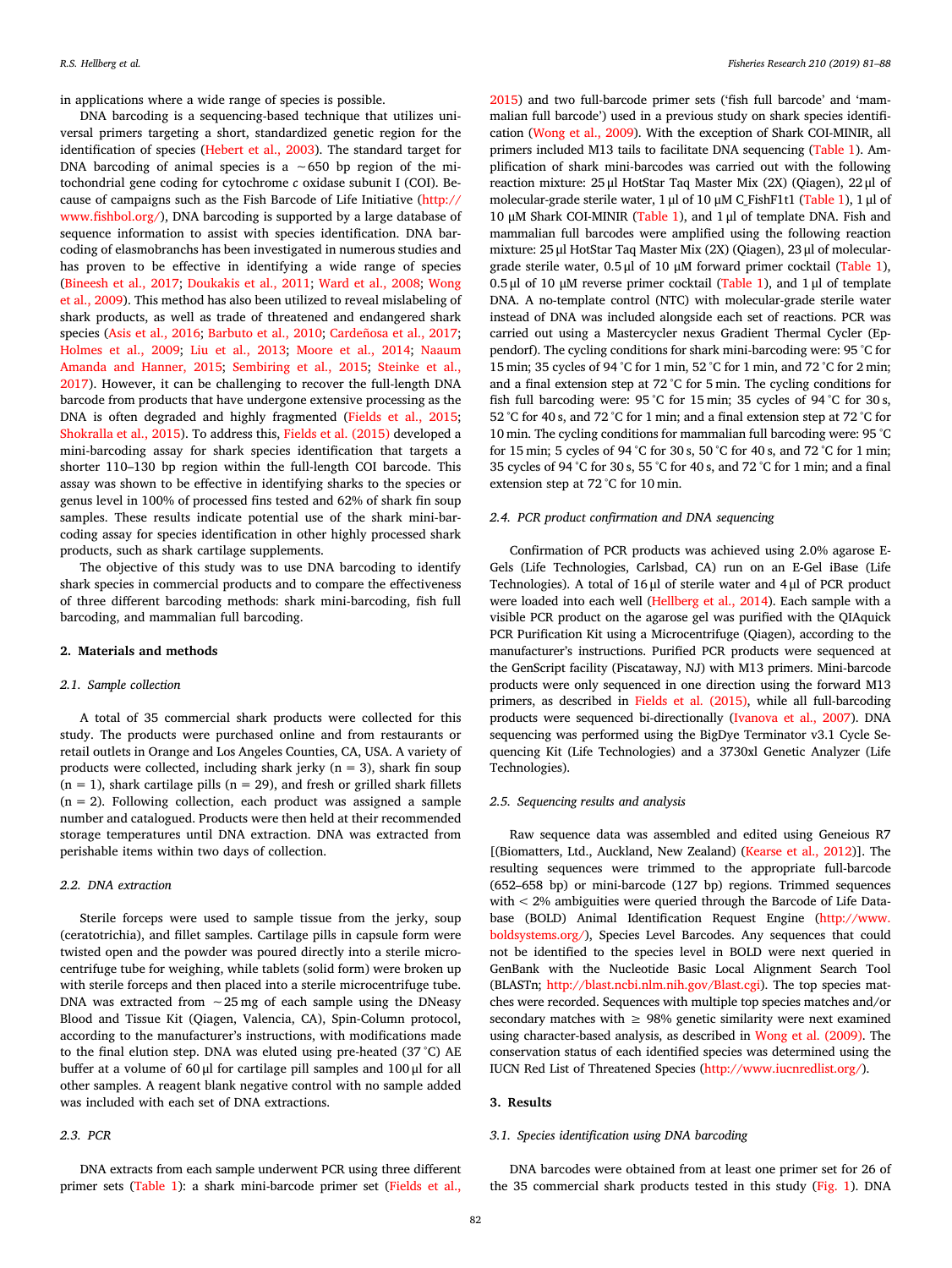| Primer set | Primer            | Details for the PCR primer sets and M13 tails used in this study (Messing, 1983).<br>Primer<br>Primer sequence $(5^{\circ}-3^{\circ})^{\mathrm{a}}$ |                                    | Ratio in     |           | <b>Barcode Reference</b> |
|------------|-------------------|-----------------------------------------------------------------------------------------------------------------------------------------------------|------------------------------------|--------------|-----------|--------------------------|
|            | cocktail          | name                                                                                                                                                |                                    | Cocktail     | length    |                          |
| Shark      | C FishF1t1        | $VF2_t1$                                                                                                                                            | TGTAAAACGACGGCCAGTCAACCAACC        | 1            | 127 bp    | Ivanova, et al.          |
| mini-      |                   |                                                                                                                                                     | ACAAAGACATTGGCAC                   |              |           | (2007)                   |
| barcode    |                   | FishF2 t1                                                                                                                                           | <b>TGTAAAACGACGGCCAGTCGACTAATC</b> | $\mathbf{1}$ |           |                          |
|            |                   |                                                                                                                                                     | ATAAAGATATCGGCAC                   |              |           |                          |
|            | N/A               | Shark COI-                                                                                                                                          | AAGATTACAAAAGCGTGGGC               | N/A          |           | Fields, et al.           |
|            |                   | <b>MINIR</b>                                                                                                                                        |                                    |              |           | (2015)                   |
| Fish full  | C FishF1t1        | VF2 t1                                                                                                                                              | TGTAAAACGACGGCCAGTCAACCAACC        | -1           | 652 bp    | Ivanova, et al.          |
| barcode    |                   |                                                                                                                                                     | ACAAAGACATTGGCAC                   |              |           | (2007)                   |
|            |                   | FishF2 t1                                                                                                                                           | <b>TGTAAAACGACGGCCAGTCGACTAATC</b> | 1            |           |                          |
|            |                   |                                                                                                                                                     | ATAAAGATATCGGCAC                   |              |           |                          |
|            | C FishR1t         | FishR <sub>2</sub> t <sub>1</sub>                                                                                                                   | CAGGAAACAGCTATGACACTTCAGGGT        | -1           |           |                          |
|            | 1                 |                                                                                                                                                     | <b>GACCGAAGAATCAGAA</b>            |              |           |                          |
|            |                   | FR1d t1                                                                                                                                             | CAGGAAACAGCTATGACACCTCAGGGT        | $\mathbf{1}$ |           |                          |
|            |                   |                                                                                                                                                     | <b>GTCCGAARAAYCARAA</b>            |              |           |                          |
| Mammalia   | C VF1LFt          | Lep $F1$ tl                                                                                                                                         | <b>TGTAAAACGACGGCCAGTATTCAACCA</b> | -1           | 658bp     | Ivanova, et al.          |
| n full     | 1                 |                                                                                                                                                     | ATCATAAAGATATTGG                   |              |           | (2007)                   |
| barcode    |                   | VF1 t1                                                                                                                                              | <b>TGTAAAACGACGGCCAGTTCTCAACCA</b> | -1           |           |                          |
|            |                   |                                                                                                                                                     | ACCACAAAGACATTGG                   |              |           |                          |
|            |                   | VF1d t1                                                                                                                                             | <b>TGTAAAACGACGGCCAGTTCTCAACCA</b> | $\mathbf{1}$ |           |                          |
|            |                   |                                                                                                                                                     | ACCACAARGAYATYGG                   |              |           |                          |
|            |                   | VF1i tl                                                                                                                                             | <b>TGTAAAACGACGGCCAGTTCTCAACCA</b> | 3            |           |                          |
|            |                   |                                                                                                                                                     | ACCAIAAIGAIATIGG                   |              |           |                          |
|            | C VR1LRt LepRI t1 |                                                                                                                                                     | CAGGAAACAGCTATGACTAAACTTCTG        | 1            |           |                          |
|            | 1                 |                                                                                                                                                     | <b>GATGTCCAAAAAAATCA</b>           |              |           |                          |
|            |                   | VR <sub>1</sub> d <sub>t1</sub>                                                                                                                     | CAGGAAACAGCTATGACTAGACTTCTG        | 1            |           |                          |
|            |                   |                                                                                                                                                     | GGTGGCCRAARAAYCA                   |              |           |                          |
|            |                   | VR1 tl                                                                                                                                              | CAGGAAACAGCTATGACTAGACTTCTG        | 1            |           |                          |
|            |                   |                                                                                                                                                     | GGTGGCCAAAGAATCA                   |              |           |                          |
|            |                   | VR1i t1                                                                                                                                             | CAGGAAACAGCTATGACTAGACTTCTG        | 3            |           |                          |
|            |                   |                                                                                                                                                     | <b>GGTGICCIAAIAAICA</b>            |              |           |                          |
| M13        | N/A               | $M13F(-21)$                                                                                                                                         | TGTAAAACGACGGCCAGT                 | N/A          | $\rm N/A$ | Messing                  |
|            | $\rm N/A$         | $M13R$ (-27)                                                                                                                                        | CAGGAAACAGCTATGAC                  | $\rm N/A$    | $\rm N/A$ | (1983)                   |

<span id="page-2-0"></span>**Table 1** Details for the PCR primer sets and M13 tails used in this study([Messing, 1983\)](#page-6-28).

<sup>a</sup>Shaded portions indicate M13 tails.

barcodes were recovered from 100% of the jerky, fillet, and soup products, but only 69% of the 29 shark cartilage pill samples. The one shark cartilage tablet collected for this study failed PCR with all three primer sets, while 20 of the 28 capsules collected were sequenced by at least one method [\(Table 2](#page-3-1)). The shark mini-barcoding primer set was the most successful at identifying shark or other fish species in the products tested, with identification success in 19 of the 35 products ([Fig. 1\)](#page-3-0). The mammalian full-barcoding primer set allowed for species identifications in 16 of the 35 products; however, only 10 of the products were identified as shark or other fish species. The remaining six products were identified as wild rice (*Oryza rufipogon*). The fish fullbarcoding primer set was the least successful and was only able to identify species in 3 of the commercial shark products.

In cases where one sequence matched multiple species with a genetic similarity of  $\geq$  98%, character analysis was applied [\(Wong et al.,](#page-7-1) [2009\)](#page-7-1). The use of character analysis allowed for five of the shark cartilage products (S19, S22, S26, S31, and S35) sequenced across the mini-barcode region to be identified to species level. Character analysis also reduced the number of secondary species matches obtained for three other samples (S21, S27, and S33) sequenced across the minibarcode region. For example, the mini-barcode sequence for S33 showed a top species match with 99.12% genetic similarity to spot-tail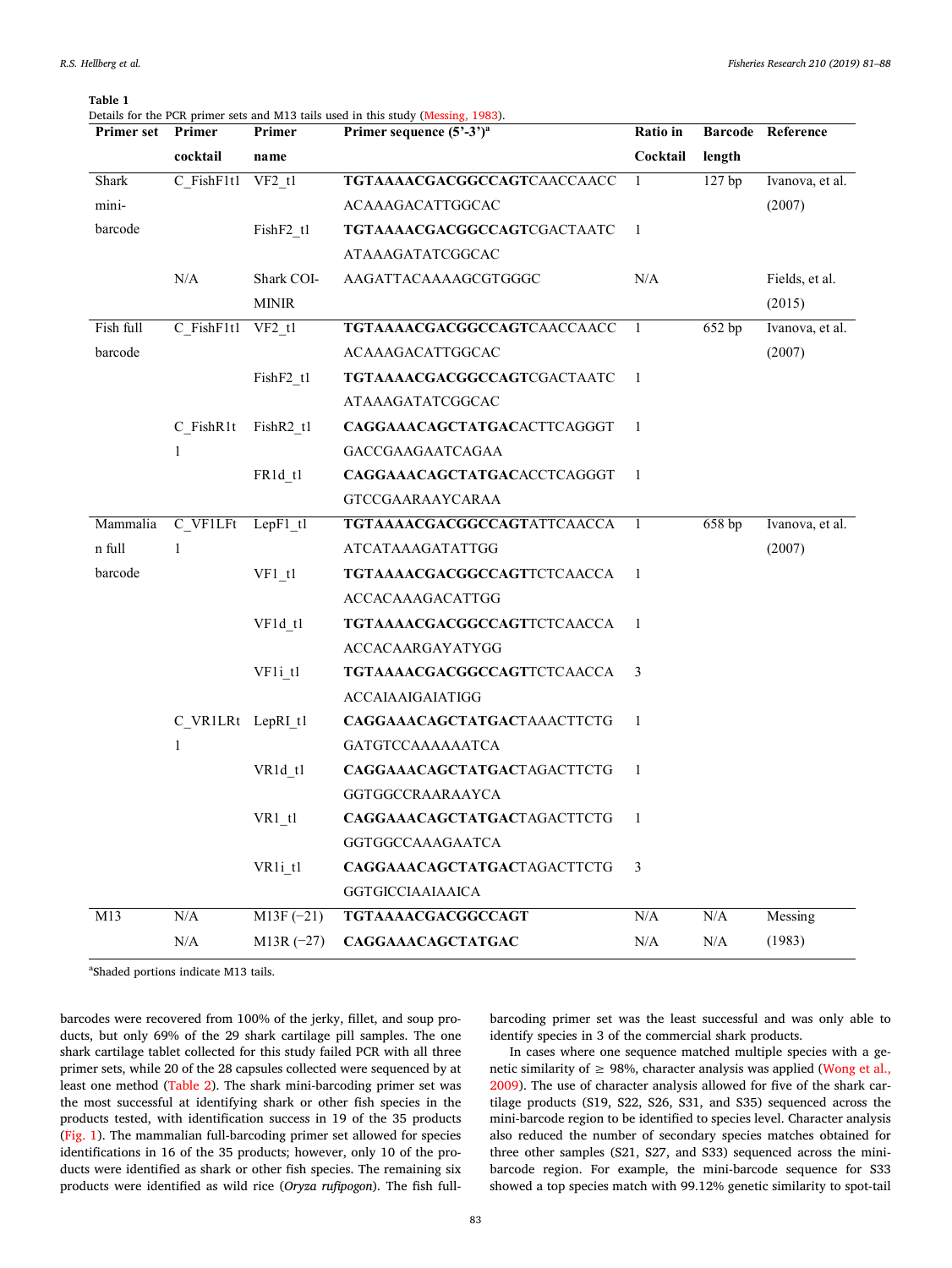<span id="page-3-0"></span>

**Barcoding method** 

Fig. 1. Percentage of commercial shark products (n = 35) identified through DNA barcoding with three different primer sets.

# <span id="page-3-1"></span>**Table 2**

Species identified in the 26 commercial shark products successfully sequenced by at least one of the primer sets tested in this study. Products found to be mislabeled or potentially mislabeled are shown in boldface.

| Sample ID       | Sample description                             | Identified species                                |                                                                  |                                                                 |  |  |
|-----------------|------------------------------------------------|---------------------------------------------------|------------------------------------------------------------------|-----------------------------------------------------------------|--|--|
|                 |                                                | Fish full barcode                                 | Mammalian full barcode                                           | Shark mini-barcode                                              |  |  |
| S01             | Mako shark steak, grilled                      | <b>Failed PCR</b>                                 | Shortfin mako (Isurus oxyrinchus)                                | Shortfin mako (Isurus oxyrinchus)                               |  |  |
| S <sub>02</sub> | Mako shark jerky                               | <b>Failed PCR</b>                                 | Shortfin mako (Isurus oxyrinchus)                                | Shortfin mako (Isurus oxyrinchus)                               |  |  |
| <b>S05</b>      | Shark cartilage capsules                       | Winter skate (Leucoraja<br>ocellata) <sup>a</sup> | <b>Failed PCR</b>                                                | <b>Failed sequencing</b>                                        |  |  |
| <b>S08</b>      | Shark cartilage capsules                       | <b>Failed PCR</b>                                 | Wild rice (Oryza rufipogon) <sup>a</sup>                         | <b>Failed PCR</b>                                               |  |  |
| <b>SO9</b>      | Shark's fin soup                               | <b>Failed sequencing</b>                          | Delagoa threadfin bream (Nemipterus<br>bipunctatus) <sup>b</sup> | Red bigeye (Priacanthus macracanthus) <sup>b</sup>              |  |  |
| S <sub>10</sub> | Thresher shark fillet, fresh/frozen            | <b>Failed PCR</b>                                 | Pelagic thresher (Alopias pelagicus)                             | <b>Failed PCR</b>                                               |  |  |
| S11             | Shark jerky                                    | <b>Failed PCR</b>                                 | Pelagic thresher (Alopias pelagicus)                             | <b>Failed PCR</b>                                               |  |  |
| <b>S12</b>      | Mako shark jerky                               | <b>Failed PCR</b>                                 | Thresher (Alopias vulpinus)                                      | Thresher (Alopias vulpinus)                                     |  |  |
| S13             | Shark cartilage capsules                       | <b>Failed PCR</b>                                 | <b>Failed PCR</b>                                                | Spot-tail shark (Carcharhinus sorrah) <sup>a</sup>              |  |  |
| S14             | Shark cartilage capsules                       | <b>Failed PCR</b>                                 | Failed sequencing                                                | Spot-tail shark (Carcharhinus sorrah) <sup>a</sup>              |  |  |
| <b>S16</b>      | Shark cartilage capsules                       | Winter skate (Leucoraja                           | <b>Failed sequencing</b>                                         | <b>Failed PCR</b>                                               |  |  |
|                 |                                                | ocellata) <sup>a</sup>                            |                                                                  |                                                                 |  |  |
| S17             | Shark cartilage capsules                       | <b>Failed PCR</b>                                 | <b>Failed PCR</b>                                                | Tope shark (Galeorhinus galeus)                                 |  |  |
| <b>S18</b>      | Shark cartilage capsules                       | <b>Failed PCR</b>                                 | Wild rice (Oryza rufipogon) <sup>a</sup>                         | Failed PCR                                                      |  |  |
| S <sub>19</sub> | Shark cartilage capsules                       | <b>Failed PCR</b>                                 | Wild rice (Oryza rufipogon) <sup>a</sup>                         | Silky shark (Carcharhinus falciformis) <sup>c</sup>             |  |  |
| S <sub>21</sub> | Shark cartilage capsules                       | Failed sequencing                                 | Tope shark (Galeorhinus galeus)                                  | Spot-tail shark (Carcharhinus sorrah) <sup>a</sup>              |  |  |
| <b>S22</b>      | Shark cartilage capsules                       | Failed sequencing                                 | Blackspot shark (Carcharhinus sealei) <sup>b</sup>               | Spot-tail shark (Carcharhinus sorrah) <sup>a,c</sup>            |  |  |
| S <sub>23</sub> | Shark cartilage capsules                       | Failed PCR                                        | Failed sequencing                                                | Spot-tail shark (Carcharhinus sorrah) <sup>a</sup>              |  |  |
| S <sub>26</sub> | Shark cartilage capsules                       | <b>Failed PCR</b>                                 | Wild rice (Oryza rufipogon) <sup>a</sup>                         | Silky shark (Carcharhinus falciformis) <sup>c</sup>             |  |  |
| S <sub>27</sub> | Shark cartilage capsules                       | Failed sequencing                                 | Wild rice (Oryza rufipogon) <sup>a</sup>                         | Blacktip reef shark (Carcharhinus<br>melanopterus) <sup>a</sup> |  |  |
| S <sub>28</sub> | Shark cartilage capsules                       | Failed sequencing                                 | Failed sequencing                                                | Blue shark (Prionace glauca)                                    |  |  |
| S30             | Shark cartilage capsules with<br>dogfish shark | Failed PCR                                        | Wild rice (Oryza rufipogon) <sup>a</sup>                         | <b>Failed PCR</b>                                               |  |  |
| S31             | Shark cartilage capsules                       | <b>Failed PCR</b>                                 | Failed sequencing                                                | Silky shark (Carcharhinus falciformis) $c$                      |  |  |
| S32             | Shark cartilage capsules                       | Tope shark (Galeorhinus galeus)                   | Tope shark (Galeorhinus galeus)                                  | Tope shark (Galeorhinus galeus)                                 |  |  |
| <b>S33</b>      | Pacific Ocean shark cartilage<br>capsules      | Failed sequencing                                 | Tope shark (Galeorhinus galeus)                                  | Spot-tail shark (Carcharhinus sorrah) <sup>a</sup>              |  |  |
| <b>S35</b>      | Shark cartilage capsules                       | <b>Failed PCR</b>                                 | <b>Failed PCR</b>                                                | Spot-tail shark (Carcharhinus sorrah) <sup>ac</sup>             |  |  |
| <b>S36</b>      | Shark cartilage capsules                       | Failed PCR                                        | <b>Failed PCR</b>                                                | Spot-tail shark (Carcharhinus sorrah) <sup>a</sup>              |  |  |

<span id="page-3-2"></span><sup>a</sup> Sequence had secondary species matches with  $\geq$  98% genetic similarity that could not be ruled out with character analysis.

<span id="page-3-3"></span><sup>b</sup> Top species match was < 98% genetic similarity.

<span id="page-3-4"></span><sup>c</sup> Species identification included the use of character analysis.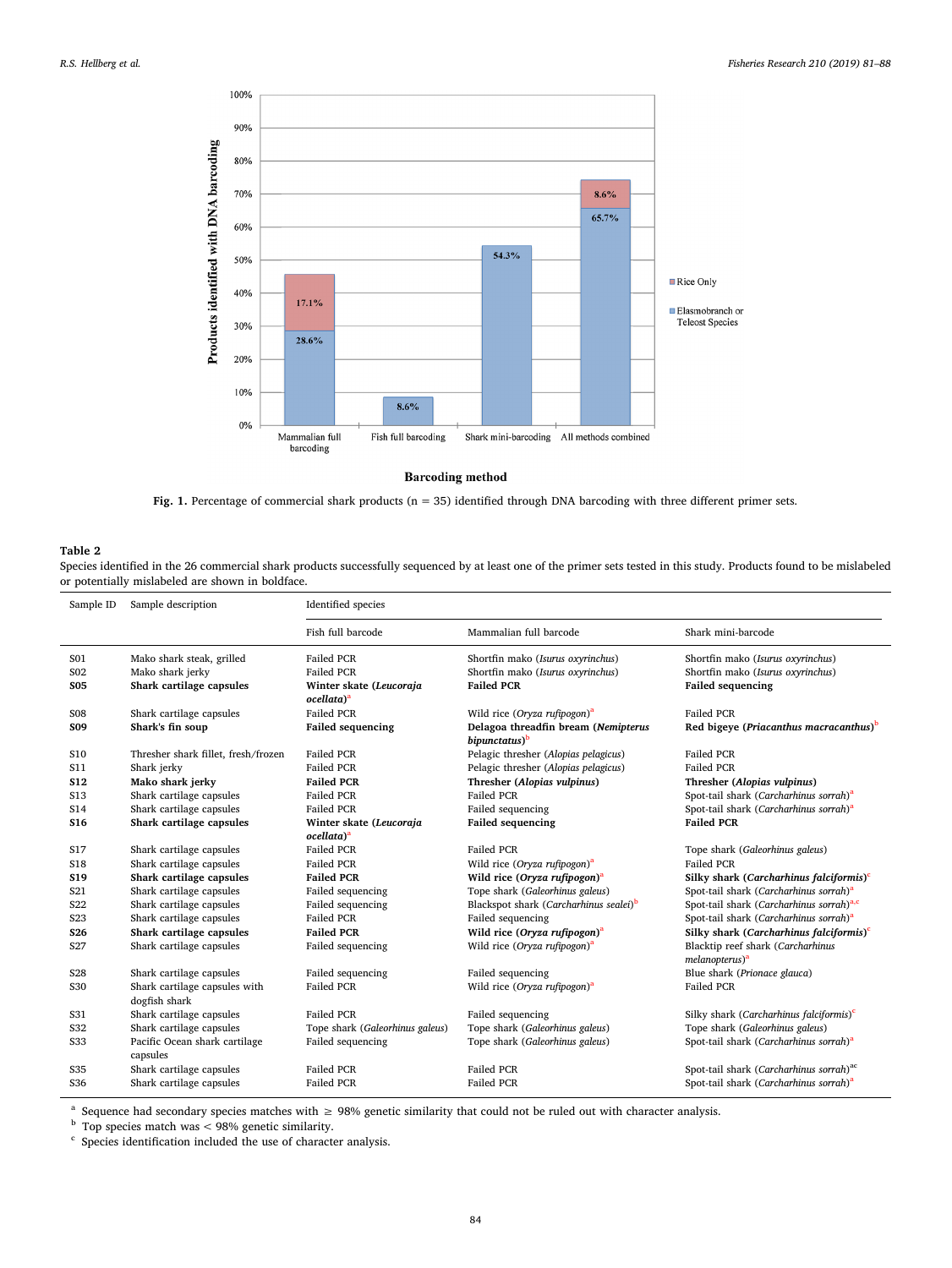### <span id="page-4-0"></span>**Table 3**

Conservation status of the elasmobranch species detected in commercial products tested in this study.

| Elasmobranch species      | Common name         | <b>CITES Listing</b>       | <b>IUCN Red List status</b> | Number of products containing species |
|---------------------------|---------------------|----------------------------|-----------------------------|---------------------------------------|
| Leucoraja ocellata        | Winter skate        | Not listed                 | Endangered                  |                                       |
| Alopias pelagicus         | Pelagic thresher    | Appendix II (October 2017) | Vulnerable                  |                                       |
| Alopias vulpinus          | Thresher            | Appendix II (October 2017) | Vulnerable                  |                                       |
| Galeorhinus galeus        | Tope shark          | Not listed                 | Vulnerable                  |                                       |
| Isurus oxyrinchus         | Shortfin mako       | Not listed                 | Vulnerable                  |                                       |
| Carcharhinus sorrah       | Spot-tail shark     | Not listed                 | Near Threatened             | 8                                     |
| Carcharhinus falciformis  | Silky shark         | Appendix II (October 2017) | Near Threatened             | $\Omega$<br>J.                        |
| Carcharhinus melanopterus | Blacktip reef shark | Not listed                 | Near Threatened             |                                       |
| Prionace glauca           | Blue shark          | Not listed                 | Near Threatened             |                                       |
| Carcharhinus sealei       | Blackspot shark     | Not listed                 | Near Threatened             |                                       |

shark (*Carcharhinus sorrah*) and a secondary species match to night shark (*Carcharhinus signatus*) with 98.92% genetic similarity. However, character analysis revealed that the sequence did not contain one of the nucleotides determined to be diagnostic for night shark.

Despite the use of character analysis, eight of the samples sequenced with mini-barcoding continued to have at least one secondary species match with genetic similarity  $\geq$  98% [\(Table 2\)](#page-3-1). This occurred with seven samples containing spot-tail shark and one sample containing blacktip reef shark (*Carcharhinus melanopterus*). In most cases, the secondary matches were to other *Carcharhinus* spp. These results are consistent with previous DNA barcoding research that has reported less than 1% genetic divergence among some members of the *Carcharhinus* genus (Ward, et al., 2008). Five products sequenced with the shark mini-barcode (S21, S22, S33, S35, and S36) showed equivocal BOLD matches (99.1–100%) to both spot-tail shark and blacktip shark (*Carcharhinus limbatus*). Upon further examination, it was found that each sample matched numerous published entries for spot-tail shark and only one entry for blacktip shark, which was an Early-Release sequence and not publicly accessible. When the sequences were queried in GenBank, they all matched spot-tail shark with no equivalent match to blacktip shark. Therefore, these samples were determined to be spottail shark.

None of the shark species detected with mammalian full barcoding showed multiple species matches with  $\geq$  98% genetic similarity. All of the samples identified as wild rice showed secondary matches in BOLD to other plant species, such as meadow grass (*Poa annua*) and ryegrass (*Lolium rigidum*). The two samples identified as winter skate (*Leucoraja ocellata*) with full fish barcoding (S05 and S16) each showed a secondary match to one sequence labeled as little skate (*Leucoraja erinacea*). However, upon further investigation, it was found that this sequence (BOLD Sample ID JF894896) was misidentified and is actually derived from winter skate([Coulson et al., 2011](#page-6-29)).

Mammalian full barcoding generated barcodes for two samples (S09 and S22) that did not show a species match with  $\geq$  98% genetic similarity in BOLD. Therefore, these samples were instead identified with GenBank. Sample S09, labeled as "Shark's Fin Soup," was identified as delagoa threadfin bream (*Nemipterus bipunctatus*) with 94% genetic similarity, and sample S22, a bottle of shark cartilage capsules, was identified as blackspot shark (*Carcharhinus sealei*) with 96% genetic similarity. In both cases, the sequence quality was relatively low, with < 23% high quality (HQ) bases. Similarly, the mini-barcode primer set generated a barcode for the shark fin soup sample (S09) with a low HQ score (9.9%) that did not show a species match with  $\geq$  98% genetic similarity in BOLD. The top species match for this sample in GenBank was red bigeye (*Priacanthus macracanthus*) with 90% genetic similarity.

### *3.2. Mislabeled products*

Among the 26 samples for which sequences were obtained, 5 samples (19%) were determined to be mislabeled and one was considered to be potentially mislabeled. The five mislabeled samples claimed to be manufactured in the United States and consisted of one "mako shark" jerky product (S12) identified as thresher shark (*Alopias vulpinus*); two shark cartilage pill products (S05, S16) containing undeclared winter skate and no shark species; and two shark cartilage pill products (S19 and S26) containing undeclared rice ingredients in addition to shark species. Another shark cartilage product (S27) that tested positive for rice in addition to shark contained cellulose as an ingredient, which may have been the source of the rice. Therefore, this product was not considered to be mislabeled. The one sample of shark fin soup (S09) tested was determined to be potentially mislabeled due to the detection of teleost fish in the product instead of shark. Of note, the mislabeled jerky product (S12) was obtained from a different brand and online distributor as compared to the correctly labeled sample of mako shark jerky (S02). The two samples containing winter skate were sold under different commercial brand names but were purchased from the same online distributor and originated from the same manufacturer. In contrast, the two shark cartilage pill products identified as containing undeclared rice were purchased from different sellers and originated from different manufacturers.

## *3.3. Conservation status of identified species*

Six of the commercial shark products tested in this study were found to contain CITES-listed shark species: silky shark (*Carcharhinus falciformis*) and thresher sharks [(*Alopias* spp.)([Table 3](#page-4-0))]. However, it should be noted that the CITES listings for these species were not effective until after this study was completed (effective date: 4 October 2017). The three products containing thresher sharks consisted of two jerky samples and one fillet, while silky shark was detected in three shark cartilage pill samples. All 10 species of sharks and skate detected in this study appear on the IUCN Red List of Threatened Species [\(IUCN,](#page-6-30) [2017\)](#page-6-30). These species were detected in 23 different commercial products, with some products found to contain multiple species([Table 2](#page-3-1)). Five of these species are considered to be near threatened, four are considered vulnerable, and one is considered endangered.

# **4. Discussion**

### *4.1. Comparison of DNA barcoding methods*

Using a combination of three DNA barcoding primer sets, species identification (including rice, teleost, and elasmobranch species) was possible in the majority (74.3%) of commercial shark products tested ([Fig. 1](#page-3-0)). On an individual basis, shark mini-barcoding had the highest identification rate (54.3%), followed by mammalian full-barcoding (45.7%), and fish full-barcoding (8.6%). The three DNA barcoding primer sets proved to be complementary in that they allowed for a wide range of species to be identified. Despite the low success rate of the fish full-barcode primer set, it was the only method that enabled the identification of winter skate in shark cartilage pills([Table 2](#page-3-1)). Along these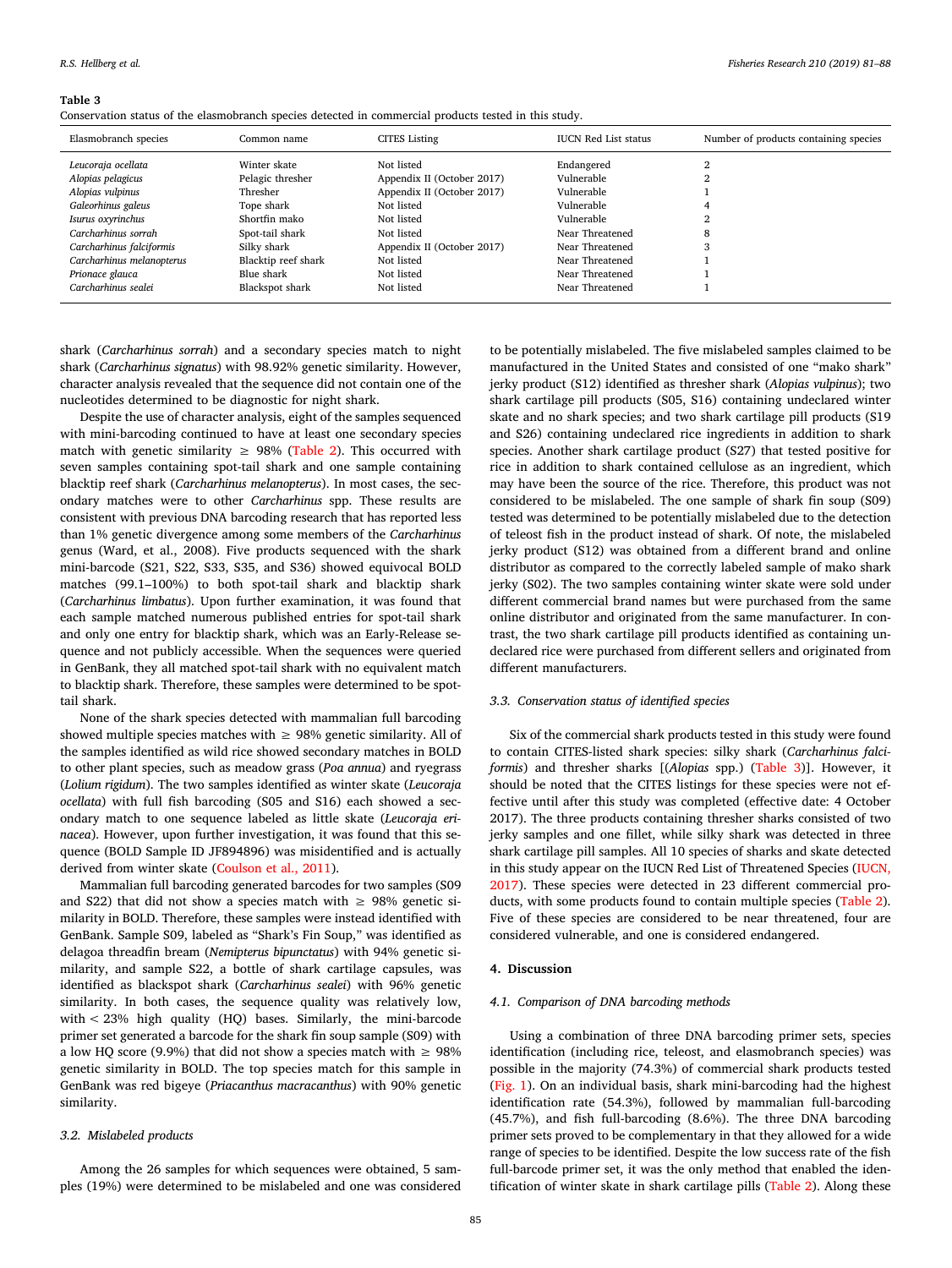lines, the other two primer sets also showed advantages for identification of certain shark species, such as spot-tail shark with mini-barcoding and pelagic thresher (*Alopias pelagicus*) with mammalian full barcoding. Mammalian full barcoding not only amplified shark species but also resulted in the detection of wild rice in products, indicating the universal nature of this primer set. However, it is important to note that any plant species identifications based on COI DNA barcoding must be verified using a plant-specific DNA barcoding assay, such as that used by [Newmaster et al. \(2013\).](#page-6-31)

The mini-barcode was most effective for detecting species within the shark cartilage pills, demonstrating the benefits of using shorter barcodes on highly processed samples containing degraded DNA. The mammalian full barcode was more effective with lightly processed products likely due to the better DNA quality within these samples. Interestingly, there was only one instance in which all three primer sets were successful with the same product (S32), which was identified as tope shark (*Galeorhinus galeus*). In three cases (S21, S22, and S33), the use of multiple primer sets allowed for the identification of more than one shark species in shark cartilage pills. For example, mammalian full barcoding enabled the identification of tope shark in two cartilage pill samples (S21 and S33), while mini-barcoding enabled the identification of spot-tail shark in these products. With regards to CITES-listed species, shark mini-barcoding allowed for the identification of silky shark and thresher shark in products, but not pelagic thresher. On the other hand, mammalian full barcoding allowed for the identification of thresher and pelagic thresher but not silky shark. These results indicate potential complementary uses of these primer sets in identifying CITESlisted species, which require strict monitoring of trade by all member parties.

While all jerky, fillet, and soup products were identified to the species level, only 69% of the shark cartilage pill samples were successfully sequenced and identified. In comparison, [Wallace et al. \(2012\)](#page-7-4) reported a success rate of only 20% for DNA barcoding of five animal product capsules. The one capsule (velvet antler) that was successfully sequenced by [Wallace et al. \(2012\)](#page-7-4) failed with full-length DNA barcoding, but was recovered using a universal mini-barcode primer set. The reduced success with shark cartilage pills in the current study may have been due to several factors, including DNA degradation during processing, the presence of species that could not be amplified with the primer sets used, and/or the use of species mixtures. Because DNA barcoding primers are able to amplify a wide range of species, the presence of multiple species in a single product can lead to an unreadable electropherogram and sequencing failure. The presence of species mixtures may also explain the relatively low genetic similarity (94–96%) obtained for the top species matches for two samples: a sample of shark fin soup (S09) and a shark cartilage product (S22). Both samples had sequences with relatively low quality scores, which may have been a result of simultaneous amplification of multiple species in a single product.

# *4.2. Mislabeling of commercial products*

Potential mislabeling was detected in a variety of product types, including jerky, soup, and shark cartilage supplements([Table 2\)](#page-3-1). Species substitution was the most common type of mislabeling detected, followed by the use of undeclared fillers. As previously mentioned, the one sample of shark fin soup tested was found to be potentially mislabeled due to the detection of teleost fish instead of shark. One explanation for this finding is that the restaurant intentionally did not include shark in the product because it is illegal to sell shark fin in California under A.B. 376, Shark fins (2011). In contrast to these results, a large-scale survey on shark fin soup from U.S. restaurants detected a number of shark species, including tope shark, blue shark (*Prionace glauca*), and other *Carcharhinus* spp., with no reports of teleost

fish species [\(Fields et al., 2015\)](#page-6-24).

Among the product types tested, mislabeling was detected most frequently in the shark cartilage supplements. Out of the 20 supplements with a recoverable barcode, 20% were found to be mislabeled. Similarly, [Wallace et al. \(2012\)](#page-7-4) reported 2 of 10 shark natural health products collected in North America to be mislabeled, including one sample of shark bones and one dried, shredded shark fin. Undeclared rice was detected in two of the shark cartilage products tested in the current study (S19 and S26). Rice is a common filler used in dietary supplements; however, additional testing of the shark cartilage products using plant-specific barcodes would be needed to confirm this detection. The presence of undeclared fillers has previously been reported in herbal products sold in North America [\(Newmaster et al.,](#page-6-31) [2013\)](#page-6-31). In comparison to the current study, which found undeclared fillers in 7% of shark cartilage supplements tested, [Newmaster et al.](#page-6-31) [\(2013\)](#page-6-31) reported the presence of undeclared fillers (rice or wheat) in 21% of herbal products tested. The presence of undeclared fillers such as these in a product can be a health risk for individuals with allergies.

Three bottles of shark cartilage pills were found to contain rice, with no shark species detected in the products (S08, S18, and S30). However, all of these samples included rice flour or rice powder in the ingredient list. Due to the possibility that these products contained shark DNA that could not be amplified by the methods used in this study, they were not considered to be mislabeled. One of the samples (S30) specifically stated that it contained dogfish shark, which is considered an acceptable market name for a number of species, including *Squalus* spp. ([FDA, 2016\)](#page-6-32). Dogfish from the *Squalus* genus was detected previously with the shark mini-barcoding method in a sample of shark fin soup (Fields, et al., 2015) and the authors predicted that the shark minibarcoding assay described in their study would be capable of amplifying all or most shark species. However, the use of fillers, such as rice, can be problematic for DNA sequencing, as this can result in an unreadable mixed signal due to the simultaneous amplification of multiple species.

# *4.3. Conservation issues*

This study revealed the presence of near threatened, vulnerable, and endangered elasmobranch species on the U.S. commercial marketplace. Many of these species are considered to be of concern because they are under heavy fishing pressure, targeted by unmanaged and unreported fisheries, and known to be exploited for their fins and meat [\(IUCN,](#page-6-30) [2017\)](#page-6-30). However, it should be noted that sustainable fisheries do exist for some of these species in specific geographic regions. For example, the National Oceanic and Atmospheric Administration (NOAA) Fish-Watch considers U.S. wild-caught shortfin mako (*Isurus oxyrinchus*) to be sustainably managed and responsibly harvested([NOAA, 2017\)](#page-6-33).

Winter skate, which was found in two products, was the only species detected in this study that is considered to be endangered by IUCN. This species inhabits shelf waters of the northwest Atlantic Ocean and it is primarily harvested for use in skate wings [\(Kulka et al., 2009\)](#page-6-34). The IUCN considers this species to be endangered globally due to the observance of substantial declines in major areas of the species' range. However, according to NOAA FishWatch, winter skate that is wildcaught in the United States is considered to be sustainably managed and responsibly harvested [\(NOAA, 2017](#page-6-33)).

The most common species detected varied depending on the type of commercial product. For example, all of the jerky, steak, and fillet samples were found to contain shortfin mako, pelagic thresher or thresher. All three species are considered vulnerable according to the IUCN Red List and the latter two are CITES-listed. On the other hand, the majority of shark cartilage pills contained spot-tail shark, a near threatened species, with other commonly detected species being tope shark (vulnerable) and silky shark (near threatened and CITES listed).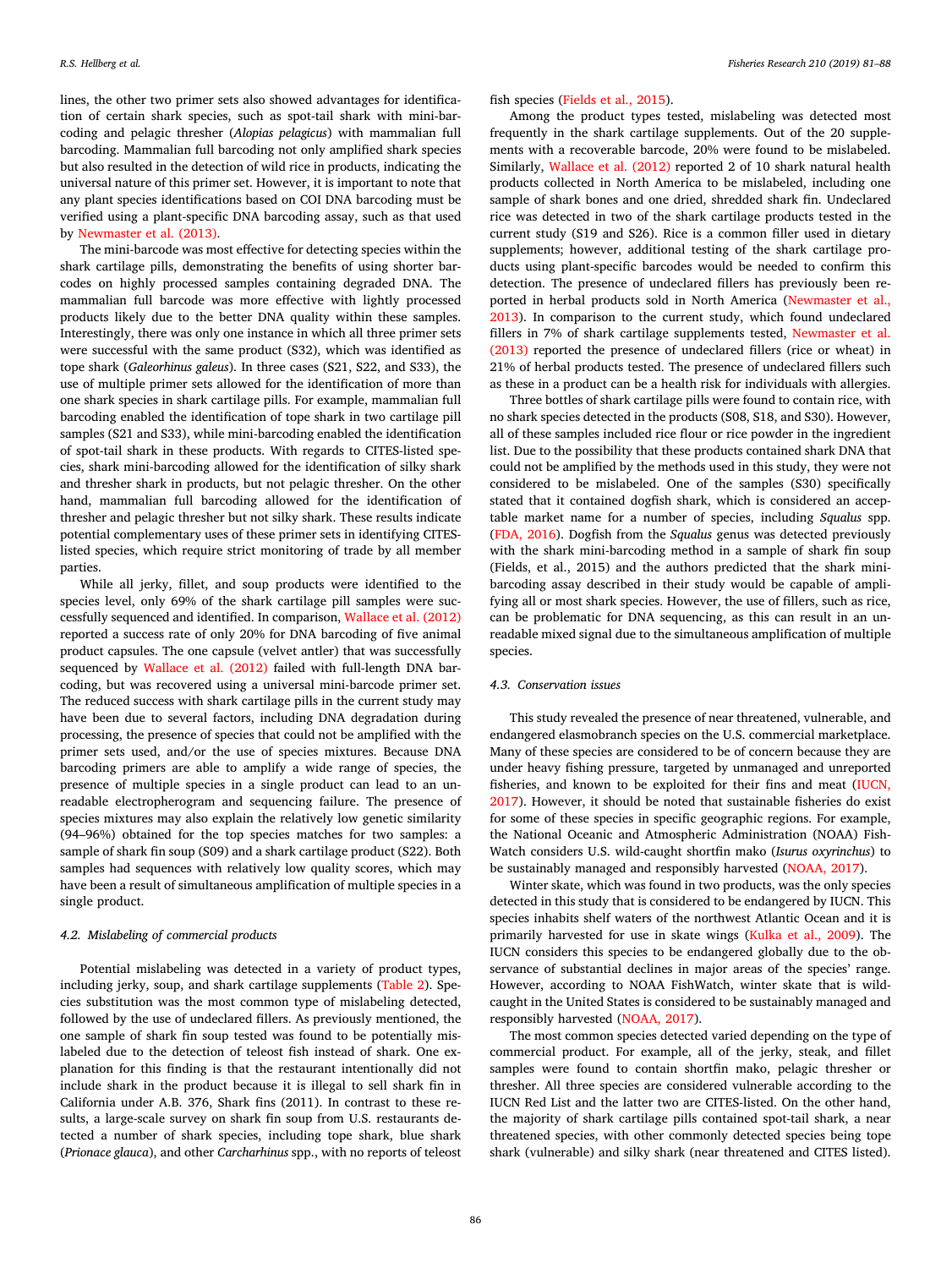Less frequently detected species include winter skate and two near threatened species (blue shark and blackspot shark). Previous studies reported the presence of blue shark in a sample of dried shark cartilage ([Wallace et al., 2012\)](#page-7-4) and basking shark (*Cetorhinus maximus*) in a cartilage pill product([Hoelzel, 2001\)](#page-6-35). Similar to the results of the current study, [Fields et al. \(2015\)](#page-6-24) primarily detected requiem sharks (*Carcharhinus* spp.) followed by tope (school) sharks, blue sharks, and spot-tail shark in dried processed fin samples from Hong Kong. These results support earlier reports that shark cartilage is utilized as a byproduct of existing shark fisheries [\(Rose, 1996\)](#page-6-36). Currently, shark cartilage is not separately recorded as part of global trade statistics and there is a lack of information on the quantities being traded and the exact species that are used.

## **5. Conclusions**

This study revealed the effectiveness of DNA barcoding for the identification of species in commercial shark products. The three primer sets examined in this study proved to be complementary in their ability to identify a range of elasmobranch species. Shark mini-barcoding was found to be the most successful assay for identification of shark species in highly processed shark cartilage pills, while mammalian full barcoding was the most effective at identifying species in lightly processed products, such as fillets and jerky. This study also revealed the ability of these assays to detect trade of threatened and endangered species in commercial shark products, including several CITES-listed species, thereby facilitating conservation efforts and monitoring of international trade. While many of the shark species detected in this study have been reported in the global shark fin trade, this is the most extensive report to-date of shark species in commercial shark cartilage supplements. Many of the species identified in these supplements are known for being targeted in the commercial shark fin trade and the results indicate that they are also being used for shark cartilage production. Furthermore, this is the first report of the use of winter skate as a substitute for shark species in cartilage pill supplements. Although DNA barcoding was successful with lightly processed products, detection of species in shark cartilage pills was relatively challenging and may benefit from further optimization.

### **Acknowledgements**

This work was supported in part by a grant from the National Science Foundation, Division of Earth Sciences, NSF-EAR #1359500. Additional funding support was received from Chapman University, Office of the Chancellor. These funding entities were not involved with the design or execution of the study.

#### **References**

- <span id="page-6-8"></span>[Abercrombie, D.L., Clarke, S.C., Shivji, M.S., 2005. Global-scale genetic](http://refhub.elsevier.com/S0165-7836(18)30279-0/sbref0005) identification of [hammerhead sharks: application to assessment of the international fin](http://refhub.elsevier.com/S0165-7836(18)30279-0/sbref0005) trade and law [enforcement. Conserv. Gen. 6, 775–788](http://refhub.elsevier.com/S0165-7836(18)30279-0/sbref0005).
- <span id="page-6-16"></span>[Asis, A.M.J.M., Lacsamana, J.K.M., Santos, M.D., 2016. Illegal trade of regulated and](http://refhub.elsevier.com/S0165-7836(18)30279-0/sbref0010) [protected aquatic species in the Philippines detected by DNA barcoding.](http://refhub.elsevier.com/S0165-7836(18)30279-0/sbref0010) [Mitochondrial Dna Part A 27 \(1\), 659–666.](http://refhub.elsevier.com/S0165-7836(18)30279-0/sbref0010)
- <span id="page-6-17"></span>[Barbuto, M., Galimberti, A., Ferri, E., Labra, M., Malandra, R., Galli, P., Casiraghi, M.,](http://refhub.elsevier.com/S0165-7836(18)30279-0/sbref0015) [2010. DNA barcoding reveals fraudulent substitutions in shark seafood products: the](http://refhub.elsevier.com/S0165-7836(18)30279-0/sbref0015) Italian case of "palombo" (*Mustelus* [spp.\). Food Res. Int. 43 \(1\), 376–381](http://refhub.elsevier.com/S0165-7836(18)30279-0/sbref0015).
- <span id="page-6-14"></span>[Bineesh, K.K., Gopalakrishnan, A., Akhilesh, K.V., Sajeela, K.A., Abdussamad, E.M., Pillai,](http://refhub.elsevier.com/S0165-7836(18)30279-0/sbref0020) [N.G.K., Basheer, V.S., Jena, J.K., Ward, R.D., 2017. DNA barcoding reveals species](http://refhub.elsevier.com/S0165-7836(18)30279-0/sbref0020) [composition of sharks and rays in the Indian commercial fishery. Mitochondrial Dna](http://refhub.elsevier.com/S0165-7836(18)30279-0/sbref0020) [Part A 28 \(4\), 458–472](http://refhub.elsevier.com/S0165-7836(18)30279-0/sbref0020).
- <span id="page-6-0"></span>[Bräutigam, A., Callow, M., Campbell, I.R., Camhi, M.D., Cornish, A.S., Dulvy, N.K.,](http://refhub.elsevier.com/S0165-7836(18)30279-0/sbref0025) [Fordham, S.V., Fowler, S.L., Hood, A.R., McClennen, C., Reuter, E.L., Sant, G.,](http://refhub.elsevier.com/S0165-7836(18)30279-0/sbref0025) [Simpfendorfer, C.A., Welch, D.J., 2015. Global Priorities for Conserving Sharks and](http://refhub.elsevier.com/S0165-7836(18)30279-0/sbref0025) [Rays: A 2015–2025 Strategy](http://refhub.elsevier.com/S0165-7836(18)30279-0/sbref0025).
- <span id="page-6-18"></span>[Cardeñosa, D., Fields, A., Abercrombie, D., Feldheim, K., Shea, S.K.H., Chapman, D.D.,](http://refhub.elsevier.com/S0165-7836(18)30279-0/sbref0030) [2017. A multiplex PCR mini-barcode assay to identify processed shark products](http://refhub.elsevier.com/S0165-7836(18)30279-0/sbref0030) in the

[global trade. PLoS One 12 \(10\) e0185368.](http://refhub.elsevier.com/S0165-7836(18)30279-0/sbref0030)

- <span id="page-6-9"></span>[Chapman, D.D., Abercrombie, D.L., Douady, C.J., Pikitch, E.K., Stanhope, M.J., Shivji,](http://refhub.elsevier.com/S0165-7836(18)30279-0/sbref0035) [M.S., 2003. A streamlined, bi-organelle, multiplex PCR approach to species](http://refhub.elsevier.com/S0165-7836(18)30279-0/sbref0035) identi[fication: application to global conservation and trade monitoring of the great white](http://refhub.elsevier.com/S0165-7836(18)30279-0/sbref0035) shark, *Carcharodon carcharias*[. Conserv. Gen. 4, 415–425](http://refhub.elsevier.com/S0165-7836(18)30279-0/sbref0035).
- <span id="page-6-3"></span>CITES, 2018. Convention on International Trade in Endangered Species of Wild Fauna and Flora. (Accessed 7/10/2018). <https://www.cites.org/eng>.
- <span id="page-6-1"></span>[Clarke, S., 2004. Shark Product Trade in Hong Kong and Mainland China and](http://refhub.elsevier.com/S0165-7836(18)30279-0/sbref0045) [Implementation of the CITES Shark Listings. Hong Kong, China, TRAFFIC East Asia.](http://refhub.elsevier.com/S0165-7836(18)30279-0/sbref0045) [Clarke, S.C., Magnussen, J.E., Abercrombie, D.L., McAllister, M.K., Shivji, M.S., 2006.](http://refhub.elsevier.com/S0165-7836(18)30279-0/sbref0050)
- <span id="page-6-10"></span>[Identification of shark species composition and proportion in the Hong Kong shark fin](http://refhub.elsevier.com/S0165-7836(18)30279-0/sbref0050) [market based on molecular genetics and trade records. Conserv. Biol. 20 \(1\),](http://refhub.elsevier.com/S0165-7836(18)30279-0/sbref0050) [201–211](http://refhub.elsevier.com/S0165-7836(18)30279-0/sbref0050).
- <span id="page-6-29"></span>[Coulson, M.W., Denti, D., Van Guelpen, L., Miri, C., Kenchington, E., Bentzen, P., 2011.](http://refhub.elsevier.com/S0165-7836(18)30279-0/sbref0055) [DNA barcoding of Canada's skates. Mol. Ecol. Resour. 11 \(6\), 968–978.](http://refhub.elsevier.com/S0165-7836(18)30279-0/sbref0055)
- <span id="page-6-2"></span>[Dent, F., Clarke, S., 2015. State of the Global Market for Shark Products. FAO Fisheries](http://refhub.elsevier.com/S0165-7836(18)30279-0/sbref0060) [and Aquaculture, Rome, FAO, pp. 187 Technical Paper No. 590](http://refhub.elsevier.com/S0165-7836(18)30279-0/sbref0060).
- <span id="page-6-15"></span>[Doukakis, P., Hanner, R., Shivji, M., Bartholomew, C., Chapman, D., Wong,](http://refhub.elsevier.com/S0165-7836(18)30279-0/sbref0065) E., Amato, G., [2011. Applying genetic techniques to study remote shark fisheries in northeastern](http://refhub.elsevier.com/S0165-7836(18)30279-0/sbref0065) [Madagascar. Mitochondrial DNA 22 \(sup1\), 15–20](http://refhub.elsevier.com/S0165-7836(18)30279-0/sbref0065).
- <span id="page-6-6"></span>[Dudgeon, C.L., Blower, D.C., Broderick, D., Giles, J.L., Holmes, B.J., Kashiwagi, T., Krück,](http://refhub.elsevier.com/S0165-7836(18)30279-0/sbref0070) [N.C., Morgan, J.A.T., Tillett, B.J., Ovenden, J.R., 2012. A review of the application of](http://refhub.elsevier.com/S0165-7836(18)30279-0/sbref0070) [molecular genetics for fisheries management and conservation of sharks and rays. J.](http://refhub.elsevier.com/S0165-7836(18)30279-0/sbref0070) [Fish Biol. 80 \(5\), 1789–1843.](http://refhub.elsevier.com/S0165-7836(18)30279-0/sbref0070)
- <span id="page-6-32"></span>FDA, 2016. The Seafood List. (Accessed 7/26/17). [https://www.accessdata.fda.gov/](https://www.accessdata.fda.gov/scripts/fdcc/?set=seafoodlist) [scripts/fdcc/?set=seafoodlist.](https://www.accessdata.fda.gov/scripts/fdcc/?set=seafoodlist)
- <span id="page-6-24"></span>[Fields, A.T., Abercrombie, D.L., Eng, R., Feldheim, K., Chapman, D.D., 2015. A novel](http://refhub.elsevier.com/S0165-7836(18)30279-0/sbref0080) [mini-DNA barcoding assay to identify processed fins from internationally protected](http://refhub.elsevier.com/S0165-7836(18)30279-0/sbref0080) [shark species. PLoS One 10 \(2\) e0114844](http://refhub.elsevier.com/S0165-7836(18)30279-0/sbref0080).
- <span id="page-6-4"></span>[Hanner, R.H., Naaum, A.M., Shivji, M.S., 2016. DNA-based authentication](http://refhub.elsevier.com/S0165-7836(18)30279-0/sbref0085) of shark pro[ducts and implications for conservation and management. In: Hanner, R.H., Nauum,](http://refhub.elsevier.com/S0165-7836(18)30279-0/sbref0085) [A.M. \(Eds.\), Seafood Authenticity and Traceability: A DNA-Based Perspective.](http://refhub.elsevier.com/S0165-7836(18)30279-0/sbref0085) [Academic Press/Elsevier, San Diego, CA, USA, pp. 171–179](http://refhub.elsevier.com/S0165-7836(18)30279-0/sbref0085).
- <span id="page-6-13"></span>[Hebert, P.D.N., Cywinska, A., Ball, S.L., DeWaard, J.R., 2003. Biological](http://refhub.elsevier.com/S0165-7836(18)30279-0/sbref0090) identifications [through DNA barcodes. Proc. R. Soc. B Biol. Sci. 270 \(1512\), 313–321.](http://refhub.elsevier.com/S0165-7836(18)30279-0/sbref0090)
- <span id="page-6-25"></span>[Hellberg, R.S., Kawalek, M.D., Van, K.T., Shen, Y., Williams-Hill,](http://refhub.elsevier.com/S0165-7836(18)30279-0/sbref0095) D.M., 2014. Comparison [of DNA extraction and PCR setup methods for use in high-throughput DNA barcoding](http://refhub.elsevier.com/S0165-7836(18)30279-0/sbref0095) [of fish species. Food Anal. Method 7, 1950–1959](http://refhub.elsevier.com/S0165-7836(18)30279-0/sbref0095).
- <span id="page-6-35"></span>[Hoelzel, A.R., 2001. Shark fishing in fin soup. Conserv. Gen. 2 \(1\), 69–72](http://refhub.elsevier.com/S0165-7836(18)30279-0/sbref0100).
- <span id="page-6-19"></span>[Holmes, B.H., Steinke, D., Ward, R.D., 2009. Identification of shark and ray fins using](http://refhub.elsevier.com/S0165-7836(18)30279-0/sbref0105) [DNA barcoding. Fisheries Res. 95, 280–288.](http://refhub.elsevier.com/S0165-7836(18)30279-0/sbref0105)
- <span id="page-6-30"></span>IUCN, 2017. The IUCN Red List of Threatened Species. Version 2017-1. (Accessed 7/26/ 17). [http://www.iucnredlist.org.](http://www.iucnredlist.org)
- <span id="page-6-26"></span>[Ivanova, N.V., Zemlak, T.S., Hanner, R.H., Hebert, P.D.N., 2007. Universal primer](http://refhub.elsevier.com/S0165-7836(18)30279-0/sbref0115) [cocktails for fish DNA barcoding. Mol. Ecol. Notes 7, 544–548](http://refhub.elsevier.com/S0165-7836(18)30279-0/sbref0115).
- <span id="page-6-27"></span>[Kearse, M., Moir, R., Wilson, A., Stones-Havas, S., Cheung, M., Sturrock, S., Buxton, S.,](http://refhub.elsevier.com/S0165-7836(18)30279-0/sbref0120) [Cooper, A., Markowitz, S., Duran, C., Thierer, T., Ashton, B., Meintjes, P., Drummond,](http://refhub.elsevier.com/S0165-7836(18)30279-0/sbref0120) [A., 2012. Geneious Basic: an integrated and extendable desktop software platform for](http://refhub.elsevier.com/S0165-7836(18)30279-0/sbref0120) [the organization and analysis of sequence data. Bioinformatics 28 \(12\), 1647–1649.](http://refhub.elsevier.com/S0165-7836(18)30279-0/sbref0120)
- <span id="page-6-34"></span>Kulka, D.W., Sulikowski, J., Gedamke, T., 2009. Leucoraja Ocellata. The IUCN Red List of Threatened Species 2009[https://doi.org/10.2305/IUCN.UK.2009-2.RLTS.](https://doi.org/10.2305/IUCN.UK.2009-2.RLTS.T161631A5468670.en) T161631A5468670.en. [e.T161631A5468670 \(Accessed 7/26/17\).](https://doi.org/10.2305/IUCN.UK.2009-2.RLTS.T161631A5468670.en)
- <span id="page-6-20"></span>[Liu, S.-Y.V., Chan, C.-L.C., Lin, O., Hu, C.-S., Chen, C.A., 2013. DNA barcoding](http://refhub.elsevier.com/S0165-7836(18)30279-0/sbref0130) of shark [meats identify species composition and CITES-listed species from the markets in](http://refhub.elsevier.com/S0165-7836(18)30279-0/sbref0130) [Taiwan. PLoS One 8 \(11\) e79373.](http://refhub.elsevier.com/S0165-7836(18)30279-0/sbref0130)
- <span id="page-6-5"></span>[Marshall, L.J., Barone, M., 2016. SharkFin Guide: Identifying Sharks from Their Fins.](http://refhub.elsevier.com/S0165-7836(18)30279-0/sbref0135) [FAO, Rome, Italy.](http://refhub.elsevier.com/S0165-7836(18)30279-0/sbref0135)
- <span id="page-6-28"></span>[Messing, J., 1983. New M13 vectors for cloning. Methods Enzymol. 101, 20–79.](http://refhub.elsevier.com/S0165-7836(18)30279-0/sbref0140)
- <span id="page-6-21"></span>[Moore, A.B.M., Almojil, D., Harris, M., Jabado, R.W., White, W.T., 2014. New biological](http://refhub.elsevier.com/S0165-7836(18)30279-0/sbref0145) [data on the rare, threatened shark](http://refhub.elsevier.com/S0165-7836(18)30279-0/sbref0145) *Carcharhinus leiodon* (Carcharhinidae) from the [Persian Gulf and Arabian Sea. Mar. Freshwater Res. 65 \(4\), 327–332.](http://refhub.elsevier.com/S0165-7836(18)30279-0/sbref0145)
- <span id="page-6-22"></span>[Naaum Amanda, M., Hanner, R., 2015. Community engagement in seafood identification](http://refhub.elsevier.com/S0165-7836(18)30279-0/sbref0150) [using DNA barcoding reveals market substitution in Canadian seafood. DNA](http://refhub.elsevier.com/S0165-7836(18)30279-0/sbref0150) Barcodes [Berlin \(Berlin\) 3 \(1\), 74.](http://refhub.elsevier.com/S0165-7836(18)30279-0/sbref0150)
- <span id="page-6-31"></span>[Newmaster, S.G., Grguric, M., Shanmughanandhan, D., Ramalingam,](http://refhub.elsevier.com/S0165-7836(18)30279-0/sbref0155) S., Ragupathy, S., [2013. DNA barcoding detects contamination and substitution in North American](http://refhub.elsevier.com/S0165-7836(18)30279-0/sbref0155) [herbal products. BMC Med. 11 \(1\) e222](http://refhub.elsevier.com/S0165-7836(18)30279-0/sbref0155).
- <span id="page-6-33"></span>NOAA, 2017. FishWatch. (Accessed 7/26/17). [https://www.fishwatch.gov/.](https://www.fishwatch.gov/)
- <span id="page-6-7"></span>[Rodrigues-Filho, L.F., Pinhal, D., Sondre, D., Vallinoto, M., 2012. Shark DNA forensics:](http://refhub.elsevier.com/S0165-7836(18)30279-0/sbref0165) [applications and impacts on genetic diversity. In: Caliskan, M. \(Ed.\), Analysis of](http://refhub.elsevier.com/S0165-7836(18)30279-0/sbref0165) [Genetic Variation in Animals. InTech, Rijeka, Croatia, pp. 269–286](http://refhub.elsevier.com/S0165-7836(18)30279-0/sbref0165).
- <span id="page-6-36"></span>[Rose, D., 1996. An Overview of World Trade in Sharks and Other Cartilaginous Fishes. A](http://refhub.elsevier.com/S0165-7836(18)30279-0/sbref0170) [TRAFFIC Network Report 106 p.](http://refhub.elsevier.com/S0165-7836(18)30279-0/sbref0170)
- <span id="page-6-23"></span>[Sembiring, A., Pertiwi, N.P.D., Mahardini, A., Wulandari, R., Kurniasih, E.M., Kuncoro,](http://refhub.elsevier.com/S0165-7836(18)30279-0/sbref0175) [A.W., Cahyani, N.K.D., Anggoro, A.W., Ulfa, M., Madduppa, H., Carpenter, K.E.,](http://refhub.elsevier.com/S0165-7836(18)30279-0/sbref0175) [Barber, P.H., Mahardika, G.N., 2015. DNA barcoding reveals targeted fisheries for](http://refhub.elsevier.com/S0165-7836(18)30279-0/sbref0175) [endangered sharks in Indonesia. Fish. Res. 164, 130–134.](http://refhub.elsevier.com/S0165-7836(18)30279-0/sbref0175)
- <span id="page-6-11"></span>[Shivji, M., Clarke, S., Pank, M., Natanson, L., Kohler, N., Stanhope, M., 2002.](http://refhub.elsevier.com/S0165-7836(18)30279-0/sbref0180) Genetic [identification of pelagic shark body parts for conservation and trade monitoring.](http://refhub.elsevier.com/S0165-7836(18)30279-0/sbref0180) [Conserv. Biol. 16 \(4\), 1036–1047.](http://refhub.elsevier.com/S0165-7836(18)30279-0/sbref0180)
- <span id="page-6-12"></span>[Shivji, M.S., Chapman, D.D., Pikitch, E.K., Raymond, P.W., 2005. Genetic profiling re](http://refhub.elsevier.com/S0165-7836(18)30279-0/sbref0185)[veals illegal international trade in fins of the great white shark,](http://refhub.elsevier.com/S0165-7836(18)30279-0/sbref0185) *Carcharodon carcharias*[. Conserv. Gen. 6, 1035–1039.](http://refhub.elsevier.com/S0165-7836(18)30279-0/sbref0185)